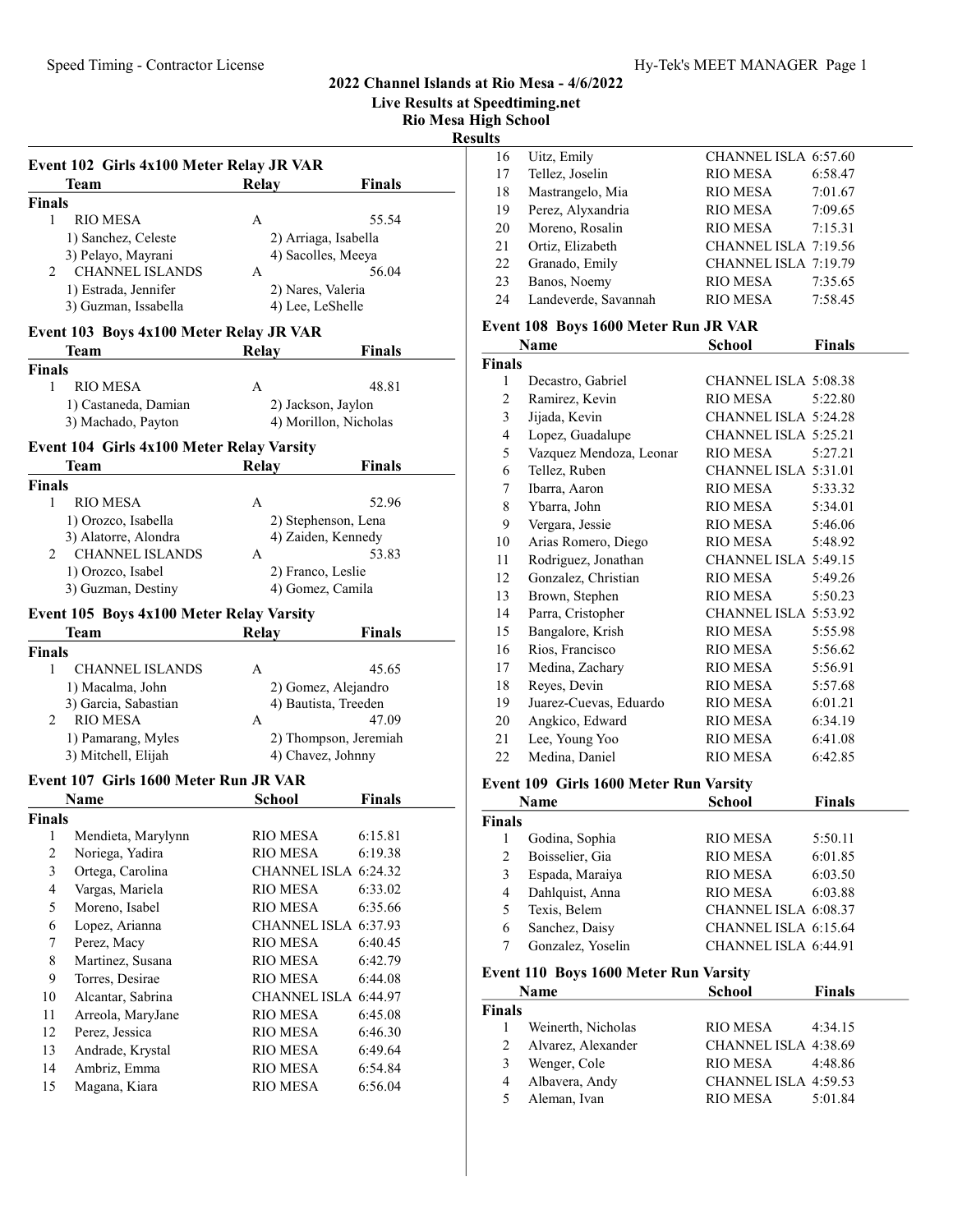Live Results at Speedtiming.net

Rio Mesa High School

Results

| <b>School</b><br><b>Name</b><br><b>Finals</b><br>Tavira Charco, Oliver<br><b>RIO MESA</b><br>5:02.88<br>6<br>Perez, Francisco<br>CHANNEL ISLA 5:05.61<br>7<br>Lopez, Fabian<br>8<br>CHANNEL ISLA 5:15.97<br>Burgoa, Nathan<br>9<br>CHANNEL ISLA 5:19.78<br>Gonzalez, Jairo<br>10<br>CHANNEL ISLA 5:20.82<br>Ruiz, Jose<br>CHANNEL ISLA 5:22.98<br>11<br>12<br>Gonzalez, Alexis<br>CHANNEL ISLA 6:04.44<br><b>Event 112 Girls 100 Meter Hurdles JR VAR</b><br>Name<br>School<br><b>Finals</b><br><b>Finals</b><br>1<br>Onofre, Sophia<br>CHANNEL ISLA<br>20.92 0.2<br>$\overline{2}$<br>Barajas, Ruby<br>CHANNEL ISLA<br>21.17 0.2<br>Nares, Valeria<br>3<br><b>CHANNEL ISLA</b><br>21.29 0.2<br>4<br>Sanchez-Tellez, Kassandra<br>RIO MESA<br>22.65 0.2<br><b>Event 113 Girls 100 Meter Hurdles Varsity</b><br><b>Finals</b><br>Name<br><b>School</b><br><b>Finals</b><br>1<br>Hernandez, Marissa<br>RIO MESA<br>18.41 1.8<br>$\overline{c}$<br>Orozco, Isabel<br><b>CHANNEL ISLA</b><br>20.18 1.8<br>Stock, Bella<br>3<br><b>RIO MESA</b><br>20.45 1.8<br>Event 114 Boys 110 Meter Hurdles JR VAR<br><b>Name</b><br><b>Finals</b><br><b>School</b><br><b>Finals</b><br>$\mathbf{1}$<br>CHANNEL ISLA<br>Ramirez, Kevin<br>20.94 0.2<br>Event 115 Boys 110 Meter Hurdles Varsity<br><b>Name</b><br>School<br><b>Finals</b><br><b>Finals</b><br>17.34 0.2<br>1<br>Bittner, JJ<br>RIO MESA<br>Lyons, Xzavier<br><b>RIO MESA</b><br>17.52 0.2<br>2<br>DeLeon, Justin<br>3<br>19.08 0.2<br><b>RIO MESA</b><br>$\overline{4}$<br>Ayala, Gerson<br><b>CHANNEL ISLA</b><br>20.12 0.2<br>5<br>Gutierrez, Jorge<br>CHANNEL ISLA<br>21.15 0.2 |               | Finals  (Event 110 Boys 1600 Meter Run Varsity) |  |  |  |  |  |
|------------------------------------------------------------------------------------------------------------------------------------------------------------------------------------------------------------------------------------------------------------------------------------------------------------------------------------------------------------------------------------------------------------------------------------------------------------------------------------------------------------------------------------------------------------------------------------------------------------------------------------------------------------------------------------------------------------------------------------------------------------------------------------------------------------------------------------------------------------------------------------------------------------------------------------------------------------------------------------------------------------------------------------------------------------------------------------------------------------------------------------------------------------------------------------------------------------------------------------------------------------------------------------------------------------------------------------------------------------------------------------------------------------------------------------------------------------------------------------------------------------------------------------------------------------------------------------------------------------------------------------|---------------|-------------------------------------------------|--|--|--|--|--|
|                                                                                                                                                                                                                                                                                                                                                                                                                                                                                                                                                                                                                                                                                                                                                                                                                                                                                                                                                                                                                                                                                                                                                                                                                                                                                                                                                                                                                                                                                                                                                                                                                                    |               |                                                 |  |  |  |  |  |
|                                                                                                                                                                                                                                                                                                                                                                                                                                                                                                                                                                                                                                                                                                                                                                                                                                                                                                                                                                                                                                                                                                                                                                                                                                                                                                                                                                                                                                                                                                                                                                                                                                    |               |                                                 |  |  |  |  |  |
|                                                                                                                                                                                                                                                                                                                                                                                                                                                                                                                                                                                                                                                                                                                                                                                                                                                                                                                                                                                                                                                                                                                                                                                                                                                                                                                                                                                                                                                                                                                                                                                                                                    |               |                                                 |  |  |  |  |  |
|                                                                                                                                                                                                                                                                                                                                                                                                                                                                                                                                                                                                                                                                                                                                                                                                                                                                                                                                                                                                                                                                                                                                                                                                                                                                                                                                                                                                                                                                                                                                                                                                                                    |               |                                                 |  |  |  |  |  |
|                                                                                                                                                                                                                                                                                                                                                                                                                                                                                                                                                                                                                                                                                                                                                                                                                                                                                                                                                                                                                                                                                                                                                                                                                                                                                                                                                                                                                                                                                                                                                                                                                                    |               |                                                 |  |  |  |  |  |
|                                                                                                                                                                                                                                                                                                                                                                                                                                                                                                                                                                                                                                                                                                                                                                                                                                                                                                                                                                                                                                                                                                                                                                                                                                                                                                                                                                                                                                                                                                                                                                                                                                    |               |                                                 |  |  |  |  |  |
|                                                                                                                                                                                                                                                                                                                                                                                                                                                                                                                                                                                                                                                                                                                                                                                                                                                                                                                                                                                                                                                                                                                                                                                                                                                                                                                                                                                                                                                                                                                                                                                                                                    |               |                                                 |  |  |  |  |  |
|                                                                                                                                                                                                                                                                                                                                                                                                                                                                                                                                                                                                                                                                                                                                                                                                                                                                                                                                                                                                                                                                                                                                                                                                                                                                                                                                                                                                                                                                                                                                                                                                                                    |               |                                                 |  |  |  |  |  |
|                                                                                                                                                                                                                                                                                                                                                                                                                                                                                                                                                                                                                                                                                                                                                                                                                                                                                                                                                                                                                                                                                                                                                                                                                                                                                                                                                                                                                                                                                                                                                                                                                                    |               |                                                 |  |  |  |  |  |
|                                                                                                                                                                                                                                                                                                                                                                                                                                                                                                                                                                                                                                                                                                                                                                                                                                                                                                                                                                                                                                                                                                                                                                                                                                                                                                                                                                                                                                                                                                                                                                                                                                    |               |                                                 |  |  |  |  |  |
|                                                                                                                                                                                                                                                                                                                                                                                                                                                                                                                                                                                                                                                                                                                                                                                                                                                                                                                                                                                                                                                                                                                                                                                                                                                                                                                                                                                                                                                                                                                                                                                                                                    |               |                                                 |  |  |  |  |  |
|                                                                                                                                                                                                                                                                                                                                                                                                                                                                                                                                                                                                                                                                                                                                                                                                                                                                                                                                                                                                                                                                                                                                                                                                                                                                                                                                                                                                                                                                                                                                                                                                                                    |               |                                                 |  |  |  |  |  |
|                                                                                                                                                                                                                                                                                                                                                                                                                                                                                                                                                                                                                                                                                                                                                                                                                                                                                                                                                                                                                                                                                                                                                                                                                                                                                                                                                                                                                                                                                                                                                                                                                                    |               |                                                 |  |  |  |  |  |
|                                                                                                                                                                                                                                                                                                                                                                                                                                                                                                                                                                                                                                                                                                                                                                                                                                                                                                                                                                                                                                                                                                                                                                                                                                                                                                                                                                                                                                                                                                                                                                                                                                    |               |                                                 |  |  |  |  |  |
|                                                                                                                                                                                                                                                                                                                                                                                                                                                                                                                                                                                                                                                                                                                                                                                                                                                                                                                                                                                                                                                                                                                                                                                                                                                                                                                                                                                                                                                                                                                                                                                                                                    |               |                                                 |  |  |  |  |  |
|                                                                                                                                                                                                                                                                                                                                                                                                                                                                                                                                                                                                                                                                                                                                                                                                                                                                                                                                                                                                                                                                                                                                                                                                                                                                                                                                                                                                                                                                                                                                                                                                                                    |               |                                                 |  |  |  |  |  |
|                                                                                                                                                                                                                                                                                                                                                                                                                                                                                                                                                                                                                                                                                                                                                                                                                                                                                                                                                                                                                                                                                                                                                                                                                                                                                                                                                                                                                                                                                                                                                                                                                                    |               |                                                 |  |  |  |  |  |
|                                                                                                                                                                                                                                                                                                                                                                                                                                                                                                                                                                                                                                                                                                                                                                                                                                                                                                                                                                                                                                                                                                                                                                                                                                                                                                                                                                                                                                                                                                                                                                                                                                    |               |                                                 |  |  |  |  |  |
|                                                                                                                                                                                                                                                                                                                                                                                                                                                                                                                                                                                                                                                                                                                                                                                                                                                                                                                                                                                                                                                                                                                                                                                                                                                                                                                                                                                                                                                                                                                                                                                                                                    |               |                                                 |  |  |  |  |  |
|                                                                                                                                                                                                                                                                                                                                                                                                                                                                                                                                                                                                                                                                                                                                                                                                                                                                                                                                                                                                                                                                                                                                                                                                                                                                                                                                                                                                                                                                                                                                                                                                                                    |               |                                                 |  |  |  |  |  |
|                                                                                                                                                                                                                                                                                                                                                                                                                                                                                                                                                                                                                                                                                                                                                                                                                                                                                                                                                                                                                                                                                                                                                                                                                                                                                                                                                                                                                                                                                                                                                                                                                                    |               |                                                 |  |  |  |  |  |
|                                                                                                                                                                                                                                                                                                                                                                                                                                                                                                                                                                                                                                                                                                                                                                                                                                                                                                                                                                                                                                                                                                                                                                                                                                                                                                                                                                                                                                                                                                                                                                                                                                    |               |                                                 |  |  |  |  |  |
|                                                                                                                                                                                                                                                                                                                                                                                                                                                                                                                                                                                                                                                                                                                                                                                                                                                                                                                                                                                                                                                                                                                                                                                                                                                                                                                                                                                                                                                                                                                                                                                                                                    |               |                                                 |  |  |  |  |  |
|                                                                                                                                                                                                                                                                                                                                                                                                                                                                                                                                                                                                                                                                                                                                                                                                                                                                                                                                                                                                                                                                                                                                                                                                                                                                                                                                                                                                                                                                                                                                                                                                                                    |               |                                                 |  |  |  |  |  |
|                                                                                                                                                                                                                                                                                                                                                                                                                                                                                                                                                                                                                                                                                                                                                                                                                                                                                                                                                                                                                                                                                                                                                                                                                                                                                                                                                                                                                                                                                                                                                                                                                                    |               |                                                 |  |  |  |  |  |
|                                                                                                                                                                                                                                                                                                                                                                                                                                                                                                                                                                                                                                                                                                                                                                                                                                                                                                                                                                                                                                                                                                                                                                                                                                                                                                                                                                                                                                                                                                                                                                                                                                    |               |                                                 |  |  |  |  |  |
|                                                                                                                                                                                                                                                                                                                                                                                                                                                                                                                                                                                                                                                                                                                                                                                                                                                                                                                                                                                                                                                                                                                                                                                                                                                                                                                                                                                                                                                                                                                                                                                                                                    |               |                                                 |  |  |  |  |  |
|                                                                                                                                                                                                                                                                                                                                                                                                                                                                                                                                                                                                                                                                                                                                                                                                                                                                                                                                                                                                                                                                                                                                                                                                                                                                                                                                                                                                                                                                                                                                                                                                                                    |               |                                                 |  |  |  |  |  |
|                                                                                                                                                                                                                                                                                                                                                                                                                                                                                                                                                                                                                                                                                                                                                                                                                                                                                                                                                                                                                                                                                                                                                                                                                                                                                                                                                                                                                                                                                                                                                                                                                                    |               |                                                 |  |  |  |  |  |
|                                                                                                                                                                                                                                                                                                                                                                                                                                                                                                                                                                                                                                                                                                                                                                                                                                                                                                                                                                                                                                                                                                                                                                                                                                                                                                                                                                                                                                                                                                                                                                                                                                    |               |                                                 |  |  |  |  |  |
|                                                                                                                                                                                                                                                                                                                                                                                                                                                                                                                                                                                                                                                                                                                                                                                                                                                                                                                                                                                                                                                                                                                                                                                                                                                                                                                                                                                                                                                                                                                                                                                                                                    |               |                                                 |  |  |  |  |  |
|                                                                                                                                                                                                                                                                                                                                                                                                                                                                                                                                                                                                                                                                                                                                                                                                                                                                                                                                                                                                                                                                                                                                                                                                                                                                                                                                                                                                                                                                                                                                                                                                                                    |               |                                                 |  |  |  |  |  |
|                                                                                                                                                                                                                                                                                                                                                                                                                                                                                                                                                                                                                                                                                                                                                                                                                                                                                                                                                                                                                                                                                                                                                                                                                                                                                                                                                                                                                                                                                                                                                                                                                                    |               |                                                 |  |  |  |  |  |
|                                                                                                                                                                                                                                                                                                                                                                                                                                                                                                                                                                                                                                                                                                                                                                                                                                                                                                                                                                                                                                                                                                                                                                                                                                                                                                                                                                                                                                                                                                                                                                                                                                    |               |                                                 |  |  |  |  |  |
| <b>Name</b><br><b>Finals</b><br>School                                                                                                                                                                                                                                                                                                                                                                                                                                                                                                                                                                                                                                                                                                                                                                                                                                                                                                                                                                                                                                                                                                                                                                                                                                                                                                                                                                                                                                                                                                                                                                                             |               | Event 117 Girls 400 Meter Dash JR VAR           |  |  |  |  |  |
|                                                                                                                                                                                                                                                                                                                                                                                                                                                                                                                                                                                                                                                                                                                                                                                                                                                                                                                                                                                                                                                                                                                                                                                                                                                                                                                                                                                                                                                                                                                                                                                                                                    |               |                                                 |  |  |  |  |  |
| <b>RIO MESA</b><br>$\mathbf{1}$<br>Cortes, Valentina<br>72.47                                                                                                                                                                                                                                                                                                                                                                                                                                                                                                                                                                                                                                                                                                                                                                                                                                                                                                                                                                                                                                                                                                                                                                                                                                                                                                                                                                                                                                                                                                                                                                      | <b>Finals</b> |                                                 |  |  |  |  |  |
|                                                                                                                                                                                                                                                                                                                                                                                                                                                                                                                                                                                                                                                                                                                                                                                                                                                                                                                                                                                                                                                                                                                                                                                                                                                                                                                                                                                                                                                                                                                                                                                                                                    |               |                                                 |  |  |  |  |  |
| $\overline{2}$<br><b>RIO MESA</b><br>73.36                                                                                                                                                                                                                                                                                                                                                                                                                                                                                                                                                                                                                                                                                                                                                                                                                                                                                                                                                                                                                                                                                                                                                                                                                                                                                                                                                                                                                                                                                                                                                                                         |               |                                                 |  |  |  |  |  |
| Martinez, Isabelle<br>3<br>RIO MESA<br>73.94                                                                                                                                                                                                                                                                                                                                                                                                                                                                                                                                                                                                                                                                                                                                                                                                                                                                                                                                                                                                                                                                                                                                                                                                                                                                                                                                                                                                                                                                                                                                                                                       |               |                                                 |  |  |  |  |  |
| Arroyo, Alexis<br>4<br>75.37                                                                                                                                                                                                                                                                                                                                                                                                                                                                                                                                                                                                                                                                                                                                                                                                                                                                                                                                                                                                                                                                                                                                                                                                                                                                                                                                                                                                                                                                                                                                                                                                       |               |                                                 |  |  |  |  |  |
| Arroyo, Julissa<br>CHANNEL ISLA<br>RIO MESA                                                                                                                                                                                                                                                                                                                                                                                                                                                                                                                                                                                                                                                                                                                                                                                                                                                                                                                                                                                                                                                                                                                                                                                                                                                                                                                                                                                                                                                                                                                                                                                        |               |                                                 |  |  |  |  |  |
| 5<br>Pelayo, Mayrani<br>75.45<br>6<br>RIO MESA<br>76.36                                                                                                                                                                                                                                                                                                                                                                                                                                                                                                                                                                                                                                                                                                                                                                                                                                                                                                                                                                                                                                                                                                                                                                                                                                                                                                                                                                                                                                                                                                                                                                            |               |                                                 |  |  |  |  |  |
| Loera, Klarissa                                                                                                                                                                                                                                                                                                                                                                                                                                                                                                                                                                                                                                                                                                                                                                                                                                                                                                                                                                                                                                                                                                                                                                                                                                                                                                                                                                                                                                                                                                                                                                                                                    |               |                                                 |  |  |  |  |  |
| 7<br>Cervantes, Casey<br><b>RIO MESA</b><br>77.80<br>8<br>CHANNEL ISLA 1:21.32                                                                                                                                                                                                                                                                                                                                                                                                                                                                                                                                                                                                                                                                                                                                                                                                                                                                                                                                                                                                                                                                                                                                                                                                                                                                                                                                                                                                                                                                                                                                                     |               |                                                 |  |  |  |  |  |
| Ortega, Carolina                                                                                                                                                                                                                                                                                                                                                                                                                                                                                                                                                                                                                                                                                                                                                                                                                                                                                                                                                                                                                                                                                                                                                                                                                                                                                                                                                                                                                                                                                                                                                                                                                   |               |                                                 |  |  |  |  |  |
| 9<br>Lopez, Arianna<br>CHANNEL ISLA 1:22.96<br>10<br>CHANNEL ISLA 1:25.17                                                                                                                                                                                                                                                                                                                                                                                                                                                                                                                                                                                                                                                                                                                                                                                                                                                                                                                                                                                                                                                                                                                                                                                                                                                                                                                                                                                                                                                                                                                                                          |               |                                                 |  |  |  |  |  |
| Uitz, Emily                                                                                                                                                                                                                                                                                                                                                                                                                                                                                                                                                                                                                                                                                                                                                                                                                                                                                                                                                                                                                                                                                                                                                                                                                                                                                                                                                                                                                                                                                                                                                                                                                        |               |                                                 |  |  |  |  |  |
| Rojas, Sofia<br>11<br><b>RIO MESA</b><br>1:27.52<br>12                                                                                                                                                                                                                                                                                                                                                                                                                                                                                                                                                                                                                                                                                                                                                                                                                                                                                                                                                                                                                                                                                                                                                                                                                                                                                                                                                                                                                                                                                                                                                                             |               |                                                 |  |  |  |  |  |
|                                                                                                                                                                                                                                                                                                                                                                                                                                                                                                                                                                                                                                                                                                                                                                                                                                                                                                                                                                                                                                                                                                                                                                                                                                                                                                                                                                                                                                                                                                                                                                                                                                    |               |                                                 |  |  |  |  |  |
|                                                                                                                                                                                                                                                                                                                                                                                                                                                                                                                                                                                                                                                                                                                                                                                                                                                                                                                                                                                                                                                                                                                                                                                                                                                                                                                                                                                                                                                                                                                                                                                                                                    |               |                                                 |  |  |  |  |  |
|                                                                                                                                                                                                                                                                                                                                                                                                                                                                                                                                                                                                                                                                                                                                                                                                                                                                                                                                                                                                                                                                                                                                                                                                                                                                                                                                                                                                                                                                                                                                                                                                                                    |               |                                                 |  |  |  |  |  |
|                                                                                                                                                                                                                                                                                                                                                                                                                                                                                                                                                                                                                                                                                                                                                                                                                                                                                                                                                                                                                                                                                                                                                                                                                                                                                                                                                                                                                                                                                                                                                                                                                                    |               |                                                 |  |  |  |  |  |
|                                                                                                                                                                                                                                                                                                                                                                                                                                                                                                                                                                                                                                                                                                                                                                                                                                                                                                                                                                                                                                                                                                                                                                                                                                                                                                                                                                                                                                                                                                                                                                                                                                    |               |                                                 |  |  |  |  |  |
|                                                                                                                                                                                                                                                                                                                                                                                                                                                                                                                                                                                                                                                                                                                                                                                                                                                                                                                                                                                                                                                                                                                                                                                                                                                                                                                                                                                                                                                                                                                                                                                                                                    |               |                                                 |  |  |  |  |  |
|                                                                                                                                                                                                                                                                                                                                                                                                                                                                                                                                                                                                                                                                                                                                                                                                                                                                                                                                                                                                                                                                                                                                                                                                                                                                                                                                                                                                                                                                                                                                                                                                                                    |               |                                                 |  |  |  |  |  |
|                                                                                                                                                                                                                                                                                                                                                                                                                                                                                                                                                                                                                                                                                                                                                                                                                                                                                                                                                                                                                                                                                                                                                                                                                                                                                                                                                                                                                                                                                                                                                                                                                                    |               |                                                 |  |  |  |  |  |
|                                                                                                                                                                                                                                                                                                                                                                                                                                                                                                                                                                                                                                                                                                                                                                                                                                                                                                                                                                                                                                                                                                                                                                                                                                                                                                                                                                                                                                                                                                                                                                                                                                    |               |                                                 |  |  |  |  |  |
|                                                                                                                                                                                                                                                                                                                                                                                                                                                                                                                                                                                                                                                                                                                                                                                                                                                                                                                                                                                                                                                                                                                                                                                                                                                                                                                                                                                                                                                                                                                                                                                                                                    |               |                                                 |  |  |  |  |  |
|                                                                                                                                                                                                                                                                                                                                                                                                                                                                                                                                                                                                                                                                                                                                                                                                                                                                                                                                                                                                                                                                                                                                                                                                                                                                                                                                                                                                                                                                                                                                                                                                                                    |               |                                                 |  |  |  |  |  |
|                                                                                                                                                                                                                                                                                                                                                                                                                                                                                                                                                                                                                                                                                                                                                                                                                                                                                                                                                                                                                                                                                                                                                                                                                                                                                                                                                                                                                                                                                                                                                                                                                                    |               |                                                 |  |  |  |  |  |
|                                                                                                                                                                                                                                                                                                                                                                                                                                                                                                                                                                                                                                                                                                                                                                                                                                                                                                                                                                                                                                                                                                                                                                                                                                                                                                                                                                                                                                                                                                                                                                                                                                    |               |                                                 |  |  |  |  |  |
|                                                                                                                                                                                                                                                                                                                                                                                                                                                                                                                                                                                                                                                                                                                                                                                                                                                                                                                                                                                                                                                                                                                                                                                                                                                                                                                                                                                                                                                                                                                                                                                                                                    |               |                                                 |  |  |  |  |  |
|                                                                                                                                                                                                                                                                                                                                                                                                                                                                                                                                                                                                                                                                                                                                                                                                                                                                                                                                                                                                                                                                                                                                                                                                                                                                                                                                                                                                                                                                                                                                                                                                                                    |               |                                                 |  |  |  |  |  |
|                                                                                                                                                                                                                                                                                                                                                                                                                                                                                                                                                                                                                                                                                                                                                                                                                                                                                                                                                                                                                                                                                                                                                                                                                                                                                                                                                                                                                                                                                                                                                                                                                                    |               |                                                 |  |  |  |  |  |
| Ruiz, Emily<br>CHANNEL ISLA 1:28.64<br>Niday, Lola                                                                                                                                                                                                                                                                                                                                                                                                                                                                                                                                                                                                                                                                                                                                                                                                                                                                                                                                                                                                                                                                                                                                                                                                                                                                                                                                                                                                                                                                                                                                                                                 |               |                                                 |  |  |  |  |  |

|               | <b>Name</b>      | <b>School</b>       | <b>Finals</b> |
|---------------|------------------|---------------------|---------------|
| <b>Finals</b> |                  |                     |               |
|               | Gleason, John    | RIO MESA            | 59.21         |
| 2             | Johnson, Kevonn  | <b>RIO MESA</b>     | 60.34         |
| 3             | Guzman, Caesar   | <b>CHANNEL ISLA</b> | 60.53         |
| 4             | Basil, John      | RIO MESA            | 60.79         |
| 5             | Fulgencio, Ruben | <b>CHANNEL ISLA</b> | 63.33         |
| 6             | Martinez, Brian  | <b>RIO MESA</b>     | 65.73         |

#### Event 119 Girls 400 Meter Dash Varsity

|               | Name                 | <b>School</b>       | <b>Finals</b> |
|---------------|----------------------|---------------------|---------------|
| <b>Finals</b> |                      |                     |               |
|               | Zaiden, Kennedy      | <b>RIO MESA</b>     | 62.61         |
| 2             | Garcia Leos, Daniela | <b>CHANNEL ISLA</b> | 65.94         |
| 3             | Gomez, Camila        | CHANNEL ISLA        | 66.22         |
| 4             | Orozco, Isabella     | <b>RIO MESA</b>     | 67.89         |
| 5             | Pena, Virginia       | <b>CHANNEL ISLA</b> | 72.80         |
| 6             | Hernandez, Katheryne | <b>CHANNEL ISLA</b> | 77.09         |
|               |                      |                     |               |

# Event 120 Boys 400 Meter Dash Varsity

|               | Name                 | <b>School</b>       | <b>Finals</b> |
|---------------|----------------------|---------------------|---------------|
| <b>Finals</b> |                      |                     |               |
|               | Gomez, Alejandro     | <b>CHANNEL ISLA</b> | 52.95         |
| 2             | Wade, Benjamin       | <b>RIO MESA</b>     | 54.06         |
| 3             | Macalma, John        | <b>CHANNEL ISLA</b> | 55.17         |
| 4             | Mitchell, Elijah     | RIO MESA            | 58.08         |
| 5             | Carillo, Miguel      | <b>CHANNEL ISLA</b> | 59.79         |
| 6             | Hernandez, Alejandro | <b>CHANNEL ISLA</b> | 60.30         |
|               | Estrada, Ricardo     | <b>CHANNEL ISLA</b> | 68.35         |

# Event 122 Girls 100 Meter Dash JR VAR

|               | Name                      | School              | <b>Finals</b>        |
|---------------|---------------------------|---------------------|----------------------|
| <b>Finals</b> |                           |                     |                      |
| 1             | Arriaga, Isabella         | RIO MESA            | 13.85<br>$+0.0$      |
| 2             | Lee, LeShelle             | CHANNEL ISLA        | 13.91<br>$+0.0$      |
| 3             | Sanchez, Celeste          | RIO MESA            | 13.94<br>$+0.0$      |
| 4             | Nares, Valeria            | CHANNEL ISLA        | 14.39<br>$+0.0$      |
| 5             | Guzman, Issabella         | CHANNEL ISLA        | 14.70<br>$+0.0$      |
| 6             | Tourtillott, Jacquelyn    | RIO MESA            | 14.80<br>$+0.0$      |
| 7             | Moya, Anissa              | RIO MESA            | 14.89<br>$+0.0$      |
| 8             | Baltierra, Jordyn         | RIO MESA            | 14.93<br>$+0.0$      |
| 9             | Barajas, Ruby             | <b>CHANNEL ISLA</b> | 15.07<br>$+0.0$      |
| 10            | Estrada, Jennifer         | CHANNEL ISLA        | 15.25<br>$+0.0$      |
| 11            | Sanchez-Tellez, Kassandra | RIO MESA            | 15.42<br>$+0.0$      |
| 12            | Cervantes, Casey          | RIO MESA            | 15.72<br>$+0.0$      |
| 13            | De Jesus, Juliana         | RIO MESA            | 16.06<br>$+0.0$      |
| 15            | Martinez, Natalie         | CHANNEL ISLA        | 16.29<br>$+0.0$      |
| 16            | Romero, Johana            | CHANNEL ISLA        | 16.51<br>$+0.0$      |
| 17            | Sosa, Kiara               | <b>CHANNEL ISLA</b> | 16.69<br>$+0.0$      |
| 18            | Cahuantzi, Merryraida     | <b>CHANNEL ISLA</b> | 17.78<br>$+0.0$      |
| 14            | Romero, Elizabeth         | <b>CHANNEL ISLA</b> | <b>DNS</b><br>$+0.0$ |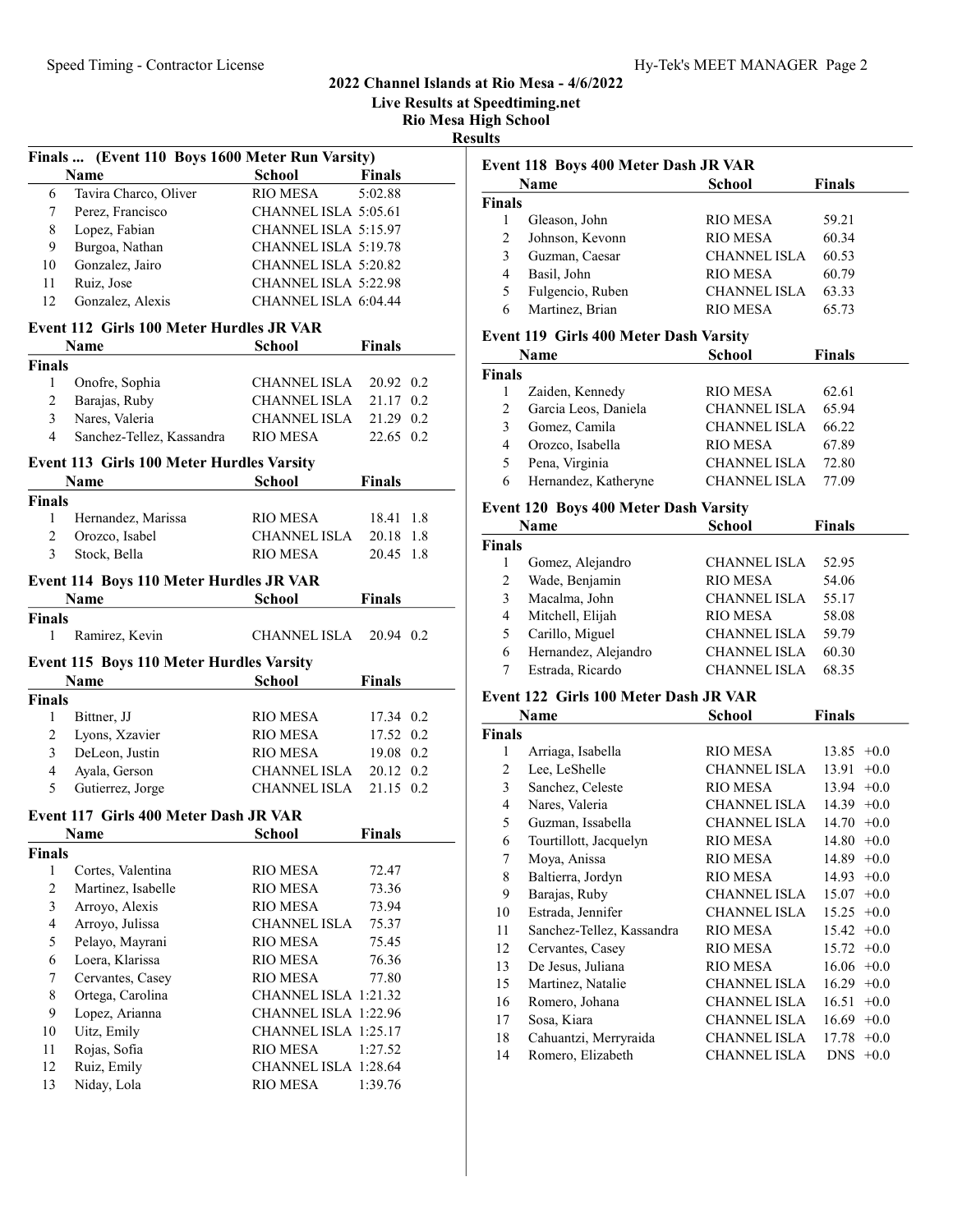Live Results at Speedtiming.net

# Results

| Event 123 Boys 100 Meter Dash JR VAR          |                                                           |                     |                      |  |  |
|-----------------------------------------------|-----------------------------------------------------------|---------------------|----------------------|--|--|
|                                               | Name                                                      | <b>School</b>       | Finals               |  |  |
| <b>Finals</b>                                 |                                                           |                     |                      |  |  |
| 1                                             | Castaneda, Damian                                         | RIO MESA            | 11.96<br>0.1         |  |  |
| $\overline{2}$                                | Jackson, Jaylon                                           | <b>RIO MESA</b>     | 12.43<br>0.1         |  |  |
| 3                                             | Soliza, Elijah                                            | RIO MESA            | 0.1<br>12.44         |  |  |
| $\overline{4}$                                | Machado, Payton                                           | <b>RIO MESA</b>     | $+0.0$<br>12.71      |  |  |
| 5                                             | Rosenbaum, Carter                                         | <b>RIO MESA</b>     | 12.72<br>0.1         |  |  |
| 6                                             | Hall, Rodney                                              | RIO MESA            | 12.78<br>0.1         |  |  |
| 7                                             | Guzman, Caesar                                            | <b>CHANNEL ISLA</b> | 13.10<br>0.1         |  |  |
| 8                                             | Ramirez, Kevin                                            | <b>CHANNEL ISLA</b> | 13.40<br>0.1         |  |  |
| 9                                             | Fulgencio, Ruben                                          | <b>CHANNEL ISLA</b> | 0.1<br>13.44         |  |  |
| 10                                            | Loera, Nicholas                                           | <b>RIO MESA</b>     | 13.50<br>$+0.0$      |  |  |
| 11                                            | Orozco, Alexander                                         | RIO MESA            | 13.70<br>$+0.0$      |  |  |
| 12                                            | Cahuantzi, Erick                                          | <b>CHANNEL ISLA</b> | 14.09<br>0.1         |  |  |
| 13                                            | Belmontes, Gustavo                                        | <b>CHANNEL ISLA</b> | 14.82<br>$+0.0$      |  |  |
| 14                                            | Morillon, Nicholas                                        | <b>RIO MESA</b>     | 15.44<br>$+0.0$      |  |  |
| <b>Event 124 Girls 100 Meter Dash Varsity</b> |                                                           |                     |                      |  |  |
|                                               | Name                                                      | <b>School</b>       | <b>Finals</b>        |  |  |
| <b>Finals</b>                                 |                                                           |                     |                      |  |  |
| 1                                             | Alatorre, Alondra                                         | <b>RIO MESA</b>     | 13.54<br>0.4         |  |  |
| 2                                             | Franco, Leslie                                            | <b>CHANNEL ISLA</b> | 0.4<br>13.83         |  |  |
| 3                                             | Guzman, Destiny                                           | <b>CHANNEL ISLA</b> | 14.28<br>0.4         |  |  |
| $\overline{4}$                                | Alonso, Layla                                             | RIO MESA            | 14.67<br>0.4         |  |  |
| Е                                             | $\mathbf{M}_{\text{source}}$ $\mathbf{C}_{\text{target}}$ | CITANDIDI JOLA      | $14.72 \quad \Omega$ |  |  |

|    | Name                                   | School              | Finals        |        |
|----|----------------------------------------|---------------------|---------------|--------|
|    | vent 124  Girls 100 Meter Dash Varsitv |                     |               |        |
| 14 | Morillon, Nicholas                     | <b>RIO MESA</b>     | $15.44 +0.0$  |        |
| 13 | Belmontes, Gustavo                     | <b>CHANNEL ISLA</b> | $14.82 +0.0$  |        |
| 12 | Cahuantzi, Erick                       | <b>CHANNEL ISLA</b> | $14.09$ 0.1   |        |
| 11 | Orozco, Alexander                      | <b>RIO MESA</b>     | $13.70 +0.0$  |        |
| 10 | Loera, Nicholas                        | RIO MESA            | $13.50 + 0.0$ |        |
| 9  | Fulgencio, Ruben                       | <b>CHANNEL ISLA</b> | 13.44 0.1     |        |
| 8  | Ramirez, Kevin                         | <b>CHANNEL ISLA</b> | 13.40 0.1     |        |
| 7  | Guzman, Caesar                         | <b>CHANNEL ISLA</b> | 13.10 0.1     |        |
| 6  | Hall, Rodney                           | RIO MESA            | 12.78 0.1     |        |
| 5  | Rosenbaum, Carter                      | RIO MESA            | 12.72 0.1     |        |
| 4  | Machado, Payton                        | <b>RIO MESA</b>     | 12.71         | $+0.0$ |
| 3  | Soliza, Elijah                         | RIO MESA            | 12.44 0.1     |        |
| 2  | Jackson, Jaylon                        | <b>RIO MESA</b>     | 12.43 0.1     |        |

| Finals |                   |                     |              |
|--------|-------------------|---------------------|--------------|
| 1      | Alatorre, Alondra | <b>RIO MESA</b>     | 13.54 0.4    |
| 2      | Franco, Leslie    | <b>CHANNEL ISLA</b> | 13.83<br>0.4 |
| 3      | Guzman, Destiny   | <b>CHANNEL ISLA</b> | 14.28<br>0.4 |
| 4      | Alonso, Layla     | RIO MESA            | 14.67 0.4    |
| 5      | Navarro, Sophia   | <b>CHANNEL ISLA</b> | 14.72 0.4    |
| 6      | Sims, Thalia      | <b>CHANNEL ISLA</b> | 14.75 0.8    |
| 7      | Oliva, Jacquelyn  | <b>CHANNEL ISLA</b> | 14.96 0.4    |
| 8      | Rosalez, Denise   | <b>CHANNEL ISLA</b> | 15.02 0.8    |
| 9      | Morales, Elyssa   | RIO MESA            | 15.66 0.4    |
| 10     | Fabian, Evelyn    | RIO MESA            | 15.87<br>0.4 |
| 11     | Robidoux, Iris    | <b>CHANNEL ISLA</b> | 16.17<br>0.8 |
| 12     | Pacheco, Valeria  | <b>CHANNEL ISLA</b> | 16.43<br>0.8 |
| 13     | Ramos, Jacqueline | <b>CHANNEL ISLA</b> | 16.47<br>0.8 |
| 14     | Ruiz, Emily       | <b>CHANNEL ISLA</b> | 18.61<br>0.8 |

### Event 125 Boys 100 Meter Dash Varsity

|                    | School              | <b>Finals</b>             |
|--------------------|---------------------|---------------------------|
|                    |                     |                           |
| Harrsion, Chance   | RIO MESA            | $11.54 +0.0$              |
| Thompson, Jeremiah | <b>RIO MESA</b>     | 11.91<br>$+0.0$           |
| Chavez, Johnny     | RIO MESA            | $11.93 +0.0$              |
| Macalma, John      | <b>CHANNEL ISLA</b> | $11.98 + 0.0$             |
| Cortez, Joab       | <b>CHANNEL ISLA</b> | $11.99 + 0.0$             |
| Garcia, Sabastian  | <b>CHANNEL ISLA</b> | $12.16 + 0.0$             |
| Pamarang, Myles    | RIO MESA            | $12.27 +0.0$              |
| Aguina, Luis       | <b>CHANNEL ISLA</b> | 12.28 0.2                 |
| Bautista, Treeden  | <b>CHANNEL ISLA</b> | $12.42 +0.0$              |
| Araujo, Jonathan   | <b>CHANNEL ISLA</b> | 12.60<br>0.2              |
| Montemayor, Bryan  | <b>CHANNEL ISLA</b> | 12.97<br>$+0.0$           |
| Estrada, Ricardo   | <b>CHANNEL ISLA</b> | 14.19<br>0.2 <sub>1</sub> |
|                    | <b>Name</b>         |                           |

| Event 127 Girls 800 Meter Run JR VAR |                                     |                        |               |  |  |
|--------------------------------------|-------------------------------------|------------------------|---------------|--|--|
|                                      | <b>Finals</b><br>Name<br>School     |                        |               |  |  |
| <b>Finals</b>                        |                                     |                        |               |  |  |
| 1                                    | Mendieta, Marylynn                  | <b>RIO MESA</b>        | 2:54.02       |  |  |
| 2                                    | Noriega, Yadira                     | <b>RIO MESA</b>        | 2:54.27       |  |  |
| 3                                    | Vargas, Mariela                     | <b>RIO MESA</b>        | 2:56.39       |  |  |
| 4                                    | Ortega, Carolina                    | CHANNEL ISLA 2:59.13   |               |  |  |
| 5                                    | Magana, Kiara                       | <b>RIO MESA</b>        | 2:59.46       |  |  |
| 6                                    | Moreno, Isabel                      | RIO MESA               | 3:04.81       |  |  |
| 7                                    | Martinez, Susana                    | <b>RIO MESA</b>        | 3:05.73       |  |  |
| 8                                    | Arreola, MaryJane                   | <b>RIO MESA</b>        | 3:12.81       |  |  |
| 9                                    | Tellez, Joselin                     | <b>RIO MESA</b>        | 3:13.27       |  |  |
| 10                                   | Mastrangelo, Mia                    | <b>RIO MESA</b>        | 3:15.59       |  |  |
| 11                                   | Landeverde, Savannah                | RIO MESA               | 3:19.02       |  |  |
| 12                                   | Perez, Alyxandria                   | RIO MESA               | 3:22.81       |  |  |
| 13                                   | Banos, Noemy                        | RIO MESA               | 3:26.67       |  |  |
| 14                                   | Moreno, Rosalin                     | RIO MESA               | 3:26.70       |  |  |
| 15                                   | Alcantar, Sabrina                   | CHANNEL ISLA 3:31.89   |               |  |  |
| 16                                   | Niday, Lola                         | <b>RIO MESA</b>        | 4:14.63       |  |  |
|                                      | Event 128 Boys 800 Meter Run JR VAR |                        |               |  |  |
|                                      | Name                                | School                 | <b>Finals</b> |  |  |
| <b>Finals</b>                        |                                     |                        |               |  |  |
|                                      | $T_2H_{\alpha\alpha}$ Dukan         | CILAMMEL ICLA $2.2621$ |               |  |  |

| ' mais       |                        |                      |         |
|--------------|------------------------|----------------------|---------|
| $\mathbf{1}$ | Tellez, Ruben          | CHANNEL ISLA 2:26.31 |         |
| 2            | Vargas, Rigo           | <b>RIO MESA</b>      | 2:26.51 |
| 2            | Jijada, Kevin          | CHANNEL ISLA 2:26.51 |         |
| 4            | Ybarra, John           | <b>RIO MESA</b>      | 2:26.95 |
| 5            | Decastro, Gabriel      | CHANNEL ISLA 2:27.82 |         |
| 6            | Sanchez, Adrian        | <b>RIO MESA</b>      | 2:27.91 |
| 7            | Rodriguez, Jonathan    | CHANNEL ISLA 2:35.20 |         |
| 8            | Gonzalez, Christian    | <b>RIO MESA</b>      | 2:35.30 |
| 9            | Vergara, Jessie        | RIO MESA             | 2:36.91 |
| 10           | Garcia, Sergio         | RIO MESA             | 2:37.83 |
| 11           | Ibarra, Aaron          | RIO MESA             | 2:38.17 |
| 12           | Ramirez, Kevin         | RIO MESA             | 2:41.60 |
| 13           | Angkico, Edward        | <b>RIO MESA</b>      | 2:43.45 |
| 14           | Brown, Stephen         | <b>RIO MESA</b>      | 2:44.77 |
| 15           | Arias Romero, Diego    | <b>RIO MESA</b>      | 2:45.04 |
| 16           | Medina, Zachary        | <b>RIO MESA</b>      | 2:45.07 |
| 17           | Reyes, Devin           | <b>RIO MESA</b>      | 2:46.38 |
| 18           | Bangalore, Krish       | <b>RIO MESA</b>      | 2:46.92 |
| 19           | Rios, Francisco        | <b>RIO MESA</b>      | 2:48.94 |
| 20           | Aleman, Erick          | <b>RIO MESA</b>      | 2:52.46 |
| 21           | Juarez-Cuevas, Eduardo | <b>RIO MESA</b>      | 2:52.88 |
| 22           | Lee, Young Yoo         | <b>RIO MESA</b>      | 2:58.91 |
| 23           | Medina, Daniel         | <b>RIO MESA</b>      | 3:04.60 |

### Event 129 Girls 800 Meter Run Varsity

|               | <b>Name</b>          | <b>School</b>        | <b>Finals</b> |
|---------------|----------------------|----------------------|---------------|
| <b>Finals</b> |                      |                      |               |
|               | Godina, Sophia       | RIO MESA             | 2:25.31       |
| 2             | Boisselier, Gia      | RIO MESA             | 2:29.76       |
| 3             | Garcia Leos, Daniela | CHANNEL ISLA 2:38.23 |               |
|               | Texis, Belem         | CHANNEL ISLA 2:46.39 |               |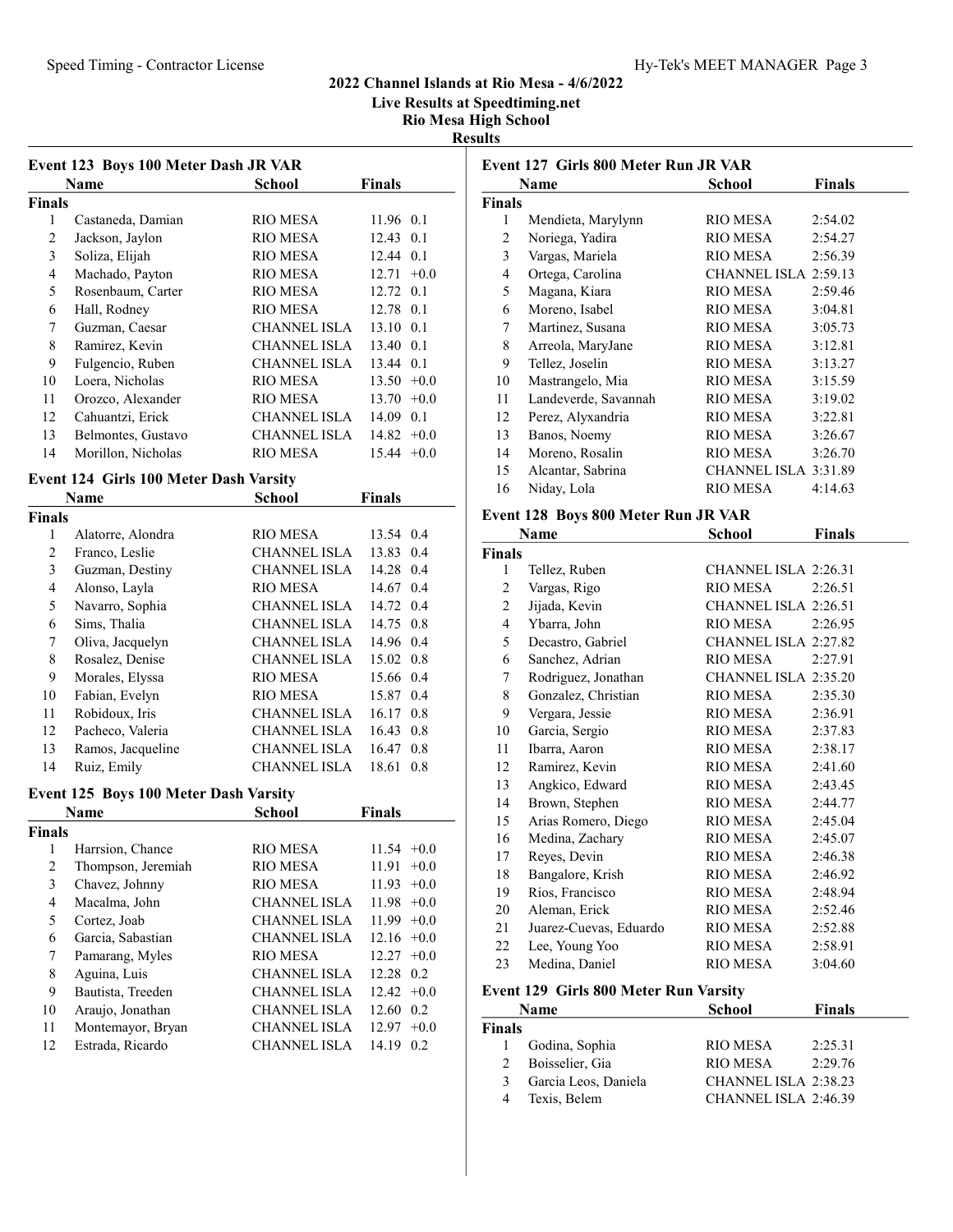Live Results at Speedtiming.net

Rio Mesa High School Results

|                | Finals  (Event 129 Girls 800 Meter Run Varsity) |                      |               |     |
|----------------|-------------------------------------------------|----------------------|---------------|-----|
|                | Name                                            | <b>School</b>        | <b>Finals</b> |     |
| 5              | Espada, Maraiya                                 | RIO MESA             | 2:48.68       |     |
| 6              | Ruiz, Stephanie                                 | CHANNEL ISLA 2:49.32 |               |     |
| 7              | Dahlquist, Anna                                 | RIO MESA             | 2:54.84       |     |
| 8              | Perez, Marlene                                  | CHANNEL ISLA 3:01.33 |               |     |
| 9              | Gonzalez, Yoselin                               | CHANNEL ISLA 3:05.93 |               |     |
|                | <b>Event 130 Boys 800 Meter Run Varsity</b>     |                      |               |     |
|                | <b>Name</b>                                     | <b>School</b>        | <b>Finals</b> |     |
| <b>Finals</b>  |                                                 |                      |               |     |
| 1              | Tienda, Erick                                   | RIO MESA             | 2:00.47       |     |
| $\overline{c}$ | Tavira Charco, Oliver                           | RIO MESA             | 2:17.34       |     |
| 3              | Coronado, Raul                                  | CHANNEL ISLA 2:17.61 |               |     |
| 4              | Aleman, Ivan                                    | <b>RIO MESA</b>      | 2:17.68       |     |
| 5              | Ruiz, Jose                                      | CHANNEL ISLA 2:22.71 |               |     |
| 6              | Lopez, Fabian                                   | CHANNEL ISLA 2:24.87 |               |     |
| 7              | Burgoa, Nathan                                  | CHANNEL ISLA 2:28.89 |               |     |
|                |                                                 |                      |               |     |
|                | Event 132 Girls 300 Meter Hurdles JR VAR        |                      |               |     |
|                | <b>Name</b>                                     | School               | <b>Finals</b> |     |
| <b>Finals</b>  |                                                 |                      |               |     |
| 1              | Onofre, Sophia                                  | CHANNEL ISLA 61.98   |               |     |
| $\overline{c}$ | Sanchez-Tellez, Kassandra                       | <b>RIO MESA</b>      | 62.19         |     |
|                | Event 133 Girls 300 Meter Hurdles Varsity       |                      |               |     |
|                | Name                                            | School               | <b>Finals</b> |     |
| <b>Finals</b>  |                                                 |                      |               |     |
| 1              | Hernandez, Marissa                              | RIO MESA             | 53.36         |     |
| 2              | Orozco, Isabel                                  | <b>CHANNEL ISLA</b>  | 68.56         |     |
|                | Event 134 Boys 300 Meter Hurdles JR VAR         |                      |               |     |
|                | <b>Name</b>                                     | School               | <b>Finals</b> |     |
| <b>Finals</b>  |                                                 |                      |               |     |
| 1              | Ramirez, Kevin                                  | CHANNEL ISLA         | 53.03         |     |
|                | Event 135 Boys 300 Meter Hurdles Varsity        |                      |               |     |
|                | Name                                            | <b>School</b>        | <b>Finals</b> |     |
| <b>Finals</b>  |                                                 |                      |               |     |
| 1              | Bittner, JJ                                     | RIO MESA             | 44.72         |     |
|                | 2 Lyons, Xzavier                                | <b>RIO MESA</b>      | 45.45         |     |
| 3              | DeLeon, Justin                                  | <b>RIO MESA</b>      | 45.53         |     |
| 4              | Gutierrez, Jorge                                | <b>CHANNEL ISLA</b>  | 48.17         |     |
| 5              | Ayala, Gerson                                   | <b>CHANNEL ISLA</b>  | 48.89         |     |
|                | Event 137 Girls 200 Meter Dash JR VAR           |                      |               |     |
|                | Name                                            | School               | <b>Finals</b> |     |
| <b>Finals</b>  |                                                 |                      |               |     |
| 1              | Arriaga, Isabella                               | <b>RIO MESA</b>      | 29.05 0.1     |     |
| 2              | Sanchez, Celeste                                | <b>RIO MESA</b>      | 29.64         | 0.1 |
| 3              | Lee, LeShelle                                   | <b>CHANNEL ISLA</b>  | 29.80         | 0.1 |
| 4              | Sacolles, Meeya                                 | <b>RIO MESA</b>      | 30.21         | 0.1 |
| 5              | Nares, Valeria                                  | <b>CHANNEL ISLA</b>  | 30.71         | 0.1 |
| 6              | Cortes, Valentina                               | <b>RIO MESA</b>      | 30.91         | 0.1 |
| 7              | Moya, Anissa                                    | <b>RIO MESA</b>      | $31.09 + 0.0$ |     |
| 8              | Guzman, Issabella                               | CHANNEL ISLA         | 31.26 0.1     |     |
|                |                                                 |                      |               |     |
|                |                                                 |                      |               |     |

| 9  | Tourtillott, Jacquelyn | RIO MESA            | 31.34 0.9       |
|----|------------------------|---------------------|-----------------|
| 10 | Estrada, Jennifer      | <b>CHANNEL ISLA</b> | 31.40<br>$+0.0$ |
| 11 | Youngblood, Jasmine    | RIO MESA            | 32.01<br>$+0.0$ |
| 12 | Quiroz Reyes, Jazmin   | CHANNEL ISLA        | 32.02<br>0.1    |
| 13 | Barajas, Ruby          | CHANNEL ISLA        | 32.04<br>0.1    |
| 14 | Loera, Klarissa        | RIO MESA            | 32.23<br>0.1    |
| 15 | Martinez, Isabelle     | <b>RIO MESA</b>     | 32.43<br>$+0.0$ |
| 16 | Pelayo, Mayrani        | <b>RIO MESA</b>     | $+0.0$<br>32.76 |
| 17 | Arroyo, Alexis         | <b>RIO MESA</b>     | 33.15<br>0.9    |
| 18 | Cervantes, Casey       | RIO MESA            | 33.35 0.9       |
| 19 | Romero, Elizabeth      | CHANNEL ISLA        | 33.87 0.1       |
| 20 | Rojas, Sofia           | RIO MESA            | 33.89 0.9       |
| 21 | Ramirez, Lluvia        | CHANNEL ISLA        | 34.75 0.9       |
| 22 | Martinez, Giovanna     | CHANNEL ISLA        | 34.85<br>0.9    |
| 23 | Martinez, Natalie      | CHANNEL ISLA        | 35.07<br>$+0.0$ |
| 24 | Sosa, Kiara            | CHANNEL ISLA        | 35.16 0.1       |
| 25 | De Jesus, Juliana      | RIO MESA            | 36.24 0.9       |
| 26 | Cahuantzi, Merryraida  | CHANNEL ISLA        | 36.95<br>0.1    |
|    |                        |                     |                 |

### Event 138 Boys 200 Meter Dash JR VAR

|       | Name               | School              | <b>Finals</b>   |
|-------|--------------------|---------------------|-----------------|
| inals |                    |                     |                 |
| 1     | Castaneda, Damian  | RIO MESA            | $+0.0$<br>25.27 |
| 2     | Jackson, Jaylon    | <b>RIO MESA</b>     | $+0.0$<br>25.85 |
| 3     | Johnson, Kevonn    | <b>RIO MESA</b>     | 26.11 0.1       |
| 4     | Gleason, John      | <b>RIO MESA</b>     | 26.12 0.1       |
| 5     | Hall, Rodney       | RIO MESA            | $26.34 + 0.0$   |
| 6     | Machado, Payton    | RIO MESA            | 26.61<br>$+0.0$ |
| 7     | Basil, John        | RIO MESA            | 26.73 0.1       |
| 8     | Rosenbaum, Carter  | RIO MESA            | 26.99<br>$+0.0$ |
| 9     | Orozco, Alexander  | RIO MESA            | 27.78 0.1       |
| 10    | Jijada, Kevin      | CHANNEL ISLA        | 27.84 0.1       |
| 10    | Loera, Nicholas    | RIO MESA            | 27.84 0.1       |
| 12    | Guzman, Caesar     | CHANNEL ISLA        | $28.46 + 0.0$   |
| 13    | Cahuantzi, Erick   | CHANNEL ISLA        | $29.12 +0.0$    |
| 14    | Fulgencio, Ruben   | CHANNEL ISLA        | $29.26 +0.0$    |
| 15    | Martinez, Brian    | RIO MESA            | 29.56 0.1       |
| 16    | Belmontes, Gustavo | <b>CHANNEL ISLA</b> | 30.96 0.1       |

### Event 139 Girls 200 Meter Dash Varsity

|               | Name              | School              | <b>Finals</b> |
|---------------|-------------------|---------------------|---------------|
| <b>Finals</b> |                   |                     |               |
| 1             | Alatorre, Alondra | RIO MESA            | 28.04 0.5     |
| 2             | Zaiden, Kennedy   | RIO MESA            | 28.16 0.5     |
| 3             | Stephenson, Lena  | RIO MESA            | 29.00 0.5     |
| 4             | Gomez, Camila     | <b>CHANNEL ISLA</b> | 29.41 0.5     |
| 5             | Guzman, Destiny   | <b>CHANNEL ISLA</b> | 30.14 0.5     |
| 6             | Orozco, Isabella  | RIO MESA            | 30.42 0.5     |
| 7             | Navarro, Sophia   | <b>CHANNEL ISLA</b> | 30.49 0.5     |
| 8             | Alonso, Layla     | RIO MESA            | 31.45 0.5     |
| 9             | Rosalez, Denise   | <b>CHANNEL ISLA</b> | 31.54 0.4     |
| 10            | Oliva, Jacquelyn  | <b>CHANNEL ISLA</b> | 32.06 0.4     |
| 11            | Morales, Elyssa   | RIO MESA            | 32.80<br>0.4  |
| 12            | Robidoux, Iris    | <b>CHANNEL ISLA</b> | 33.20 0.4     |
| 13            | Fabian, Evelyn    | RIO MESA            | 33.83<br>0.4  |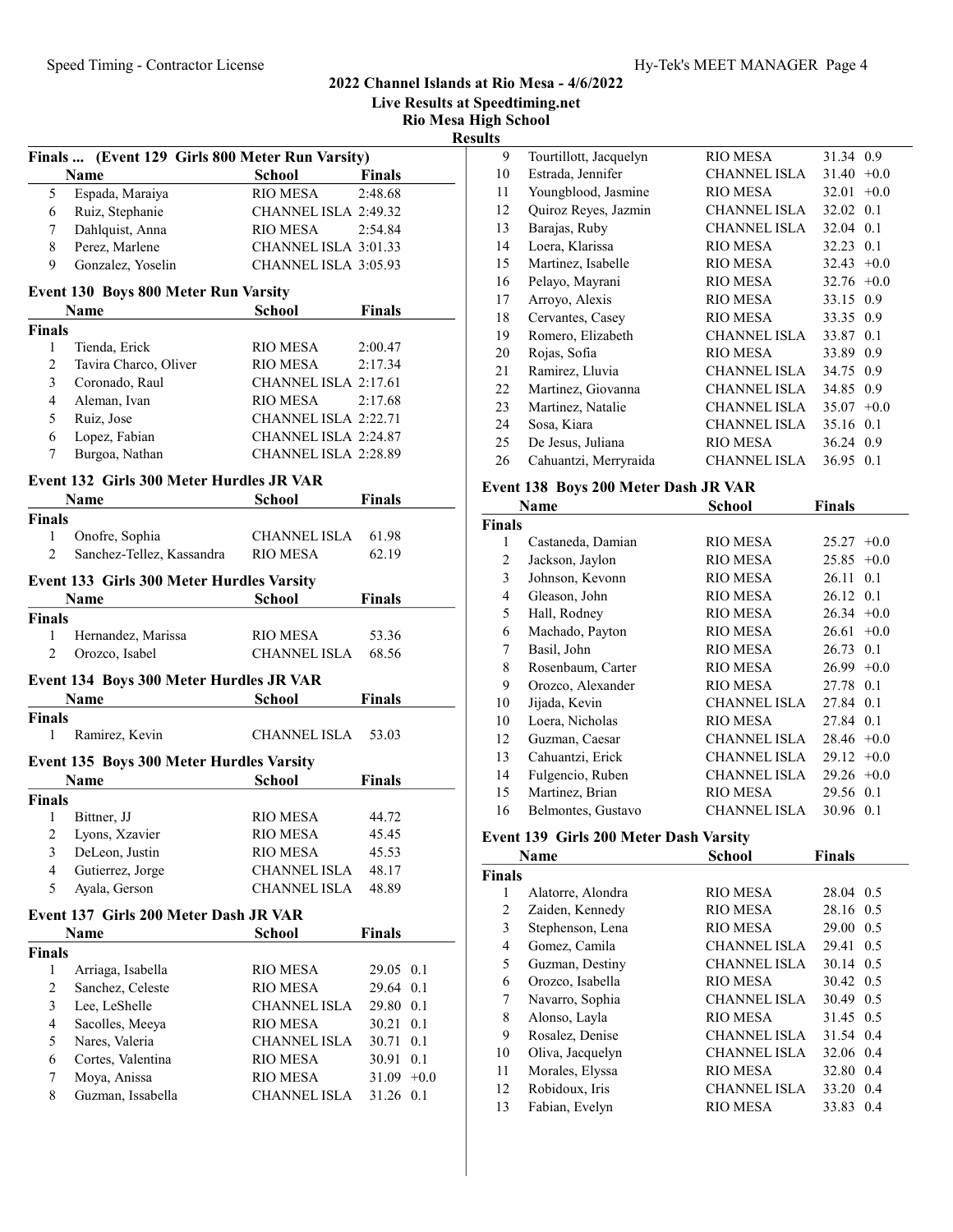Live Results at Speedtiming.net

Rio Mesa High School

Results

|                | Finals  (Event 139 Girls 200 Meter Dash Varsity) |                      |               |        |
|----------------|--------------------------------------------------|----------------------|---------------|--------|
|                | <b>Name</b>                                      | School               | <b>Finals</b> |        |
| 14             | Ramos, Jacqueline                                | <b>CHANNEL ISLA</b>  | 35.06 0.4     |        |
| 15             | Castro, Anelisse                                 | <b>CHANNEL ISLA</b>  | 35.53 0.4     |        |
|                | Event 140 Boys 200 Meter Dash Varsity            |                      |               |        |
|                | Name                                             | <b>School</b>        | <b>Finals</b> |        |
| <b>Finals</b>  |                                                  |                      |               |        |
| 1              | Gomez, Alejandro                                 | CHANNEL ISLA         | $23.94 +0.0$  |        |
| $\overline{c}$ | Thompson, Jeremiah                               | RIO MESA             | 24.45         | $+0.0$ |
| 3              | Mitchell, Elijah                                 | RIO MESA             | $25.38 +0.0$  |        |
| $\overline{4}$ | Aguina, Luis                                     | <b>CHANNEL ISLA</b>  | 25.41         | 1.5    |
| 5              | Carillo, Miguel                                  | <b>CHANNEL ISLA</b>  | $25.79 +0.0$  |        |
| 6              | Gutierrez, Jorge                                 | CHANNEL ISLA         | 25.89 1.5     |        |
| 7              | Bautista, Treeden                                | CHANNEL ISLA         | $26.01 + 0.0$ |        |
| 8              | Araujo, Jonathan                                 | CHANNEL ISLA         | $26.35 +0.0$  |        |
| 9              | Hernandez, Alejandro                             | <b>CHANNEL ISLA</b>  | $26.37 +0.0$  |        |
| 10             | Estrada, Ricardo                                 | <b>CHANNEL ISLA</b>  | 29.02 1.5     |        |
|                |                                                  |                      |               |        |
|                | Event 142 Girls 3200 Meter Run JR VAR            |                      |               |        |
|                | Name                                             | School               | <b>Finals</b> |        |
| <b>Finals</b>  |                                                  |                      |               |        |
| 1              | Perez, Macy                                      | <b>RIO MESA</b>      | 15:22.16      |        |
| $\overline{2}$ | Perez, Jessica                                   | RIO MESA             | 15:22.67      |        |
| 3              | Andrade, Krystal                                 | <b>RIO MESA</b>      | 16:16.21      |        |
| 4              | Granado, Emily                                   | CHANNEL ISLA16:21.29 |               |        |
|                | Event 143 Boys 3200 Meter Run JR VAR             |                      |               |        |
|                | <b>Name</b>                                      | <b>School</b>        | <b>Finals</b> |        |
| <b>Finals</b>  |                                                  |                      |               |        |
| 1              | Albavera, Andy                                   | CHANNEL ISLA11:15.66 |               |        |
| 2              | Lopez, Guadalupe                                 | CHANNEL ISLA12:48.05 |               |        |
| 3              | Parra, Cristopher                                | CHANNEL ISLA13:08.86 |               |        |
|                | Event 144 Girls 3200 Meter Run Varsity           |                      |               |        |
|                | Name                                             | <b>School</b>        | Finals        |        |
| <b>Finals</b>  |                                                  |                      |               |        |
| 1              | Boisselier, Gia                                  | <b>RIO MESA</b>      | 13:15.29      |        |
| $\overline{c}$ | Sanchez, Daisy                                   | CHANNEL ISLA13:48.51 |               |        |
|                |                                                  |                      |               |        |
|                | Event 145 Boys 3200 Meter Run Varsity            |                      |               |        |
|                | Name                                             | <b>School</b>        | <b>Finals</b> |        |
| <b>Finals</b>  |                                                  |                      |               |        |
| 1              | Tienda, Erick                                    | <b>RIO MESA</b>      | 10:20.69      |        |
| $\overline{c}$ | Weinerth, Nicholas                               | <b>RIO MESA</b>      | 10:21.40      |        |
| 3              | Contreras, Gabriel                               | CHANNEL ISLA10:31.54 |               |        |
| $\overline{4}$ | Perez, Francisco                                 | CHANNEL ISLA11:19.83 |               |        |
| 5              | Wenger, Cole                                     | <b>RIO MESA</b>      | 12:01.20      |        |
| 6              | Ruiz, Jose                                       | CHANNEL ISLA12:08.89 |               |        |
| 7              | Gonzalez, Jairo                                  | CHANNEL ISLA12:20.20 |               |        |
|                |                                                  |                      |               |        |

|                         | Event 147 Girls 4x400 Meter Relay JR VAR        |                    |                                             |
|-------------------------|-------------------------------------------------|--------------------|---------------------------------------------|
|                         | <b>Team</b>                                     | <b>Relay</b>       | Finals                                      |
| Finals<br>1             |                                                 |                    |                                             |
|                         | <b>RIO MESA</b>                                 | А                  | 4:49.76                                     |
|                         | 1) Arriaga, Isabella<br>3) Cortes, Valentina    | 2) Arroyo, Alexis  |                                             |
| 2                       | <b>CHANNEL ISLANDS</b>                          | A                  | 4) Sacolles, Meeya<br>5:01.49               |
|                         |                                                 |                    |                                             |
|                         | 1) Guzman, Issabella<br>3) Naranjo, Valeria     |                    | 2) Estrada, Jennifer<br>4) Ortega, Carolina |
|                         |                                                 |                    |                                             |
|                         | Event 148 Boys 4x400 Meter Relay JR VAR         |                    |                                             |
|                         | <b>Team</b>                                     | Relay              | Finals                                      |
| Finals                  |                                                 |                    |                                             |
| 1                       | <b>RIO MESA</b>                                 | А                  | 4:00.86                                     |
|                         | 1) Gleason, John                                |                    | 2) Vazquez Mendoza, Leonardo                |
|                         | 3) Castaneda, Damian                            |                    | 4) Jackson, Jaylon                          |
| 2                       | <b>CHANNEL ISLANDS</b>                          | A                  | 4:12.70                                     |
|                         | 1) Decastro, Gabriel                            | 2) Jijada, Kevin   |                                             |
|                         | 3) Guzman, Caesar                               |                    | 4) Fulgencio, Ruben                         |
|                         | Event 149 Girls 4x400 Meter Relay Varsity       |                    |                                             |
|                         | Team                                            | <b>Relay</b>       | Finals                                      |
| Finals                  |                                                 |                    |                                             |
| 1                       | <b>RIO MESA</b>                                 | А                  | 4:22.34                                     |
|                         | 1) Godina, Sophia                               | 2) Boisselier, Gia |                                             |
|                         | 3) Stephenson, Lena                             |                    | 4) Zaiden, Kennedy                          |
| 2                       | <b>CHANNEL ISLANDS</b>                          | A                  | 4:38.58                                     |
|                         | 1) Guzman, Destiny                              | 2) Orozco, Isabel  |                                             |
|                         | 3) Garcia Leos, Daniela                         |                    | 4) Gomez, Camila                            |
|                         |                                                 |                    |                                             |
|                         | <b>Event 150 Boys 4x400 Meter Relay Varsity</b> |                    |                                             |
|                         | <b>Team</b>                                     | Relay              | <b>Finals</b>                               |
|                         |                                                 |                    |                                             |
| 1                       | <b>CHANNEL ISLANDS</b>                          | A                  | 3:40.15                                     |
|                         | 1) Gutierrez, Jorge                             |                    | 2) Alvarez, Alexander                       |
|                         | 3) Macalma, John                                |                    | 4) Gomez, Alejandro                         |
| 2                       | <b>RIO MESA</b>                                 | A                  | 3:46.03                                     |
|                         | 1) Tienda, Erick                                |                    | 2) Wade, Benjamin                           |
|                         | 3) Mitchell, Elijah                             | 4) Bittner, JJ     |                                             |
|                         | <b>Event 202 Girls Long Jump JR VAR</b>         |                    |                                             |
|                         | Name                                            | <b>School</b>      | <b>Finals</b>                               |
| Finals<br><b>Finals</b> |                                                 |                    |                                             |
| 1                       | Louis, Kealani                                  | <b>RIO MESA</b>    | 11-08.00 NWI                                |
| 2                       | Andrade, Krystal                                | <b>RIO MESA</b>    | 10-07.50 NWI                                |
|                         |                                                 |                    |                                             |
|                         | <b>Event 203 Boys Long Jump JR VAR</b><br>Name  | <b>School</b>      | <b>Finals</b>                               |
| Finals                  |                                                 |                    |                                             |
| 1                       |                                                 | <b>RIO MESA</b>    | 17-11.00 NWI                                |
| $\mathfrak{2}$          | Soliza, Elijah<br>Gleason, John                 | RIO MESA           | 17-09.00 NWI                                |
| $\mathfrak{Z}$          | Cahuantzi, Erick                                |                    | CHANNEL ISLA15-10.00 NWI                    |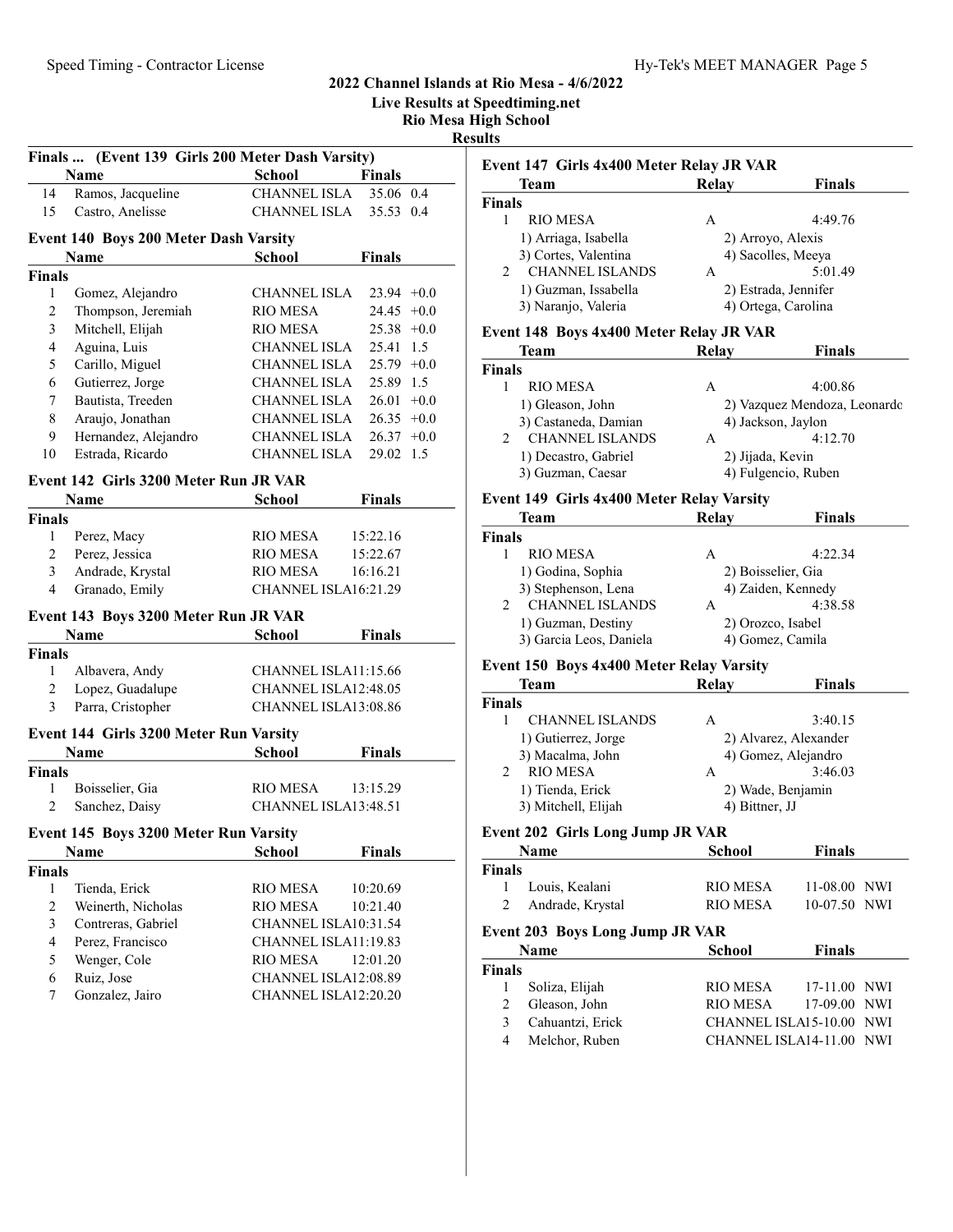Live Results at Speedtiming.net

Rio Mesa High School

Results

Event 214 Girls Triple Jump Varsity

| Name           |                   | School          | <b>Finals</b>            |
|----------------|-------------------|-----------------|--------------------------|
| <b>Finals</b>  |                   |                 |                          |
|                | Alatorre, Alondra | RIO MESA        | 15-10.50 NWI             |
| $\mathfrak{D}$ | Franco, Leslie    |                 | CHANNEL ISLA14-10.50 NWI |
| 3              | Sims, Thalia      |                 | CHANNEL ISLA13-10.50 NWI |
| 4              | Navarro, Sophia   |                 | CHANNEL ISLA12-07.00 NWI |
| 5              | Fitts, Brittany   | <b>RIO MESA</b> | 12-00.00 NWI             |
| 6              | Morales, Elyssa   | RIO MESA        | 11-07.00 NWI             |
|                | Fabian, Evelyn    | RIO MESA        | $11-06.00$<br>NWI        |
|                |                   |                 |                          |

## Event 205 Boys Long Jump Varsity

|        | <b>Name</b>       | <b>School</b>            | <b>Finals</b> |     |
|--------|-------------------|--------------------------|---------------|-----|
| Finals |                   |                          |               |     |
|        | Harrsion, Chance  | <b>RIO MESA</b>          | 22-05.00 NWI  |     |
| 2      | Chavez, Johnny    | RIO MESA                 | 19-05.00 NWI  |     |
| 3      | Pamarang, Myles   | RIO MESA                 | 19-03.00 NWI  |     |
| 4      | DeLeon, Justin    | RIO MESA                 | 19-01.00 NWI  |     |
| 5      | Cortez, Joab      | CHANNEL ISLA18-07.50 NWI |               |     |
| 6      | Erazo, Donovan    | RIO MESA                 | 18-06.50 NWI  |     |
| 7      | Garcia, Sabastian | CHANNEL ISLA18-04.75 NWI |               |     |
| 8      | Barragan, Alfredo | CHANNEL ISLA18-03.00 NWI |               |     |
| 9      | Ayala, Gerson     | CHANNEL ISLA17-10.00 NWI |               |     |
| 10     | Montemayor, Bryan | CHANNEL ISLA17-07.50 NWI |               |     |
| 11     | Martinez, Juan    | CHANNEL ISLA17-02.25 NWI |               |     |
| 12     | Segura, Alfonso   | CHANNEL ISLA16-07.50 NWI |               |     |
| 13     | Lyons, Xzavier    | <b>RIO MESA</b>          | 16-04.50      | NWI |

#### Event 207 Girls High Jump JR VAR

|                                          | Name                                      | <b>School</b>               | <b>Finals</b> |  |
|------------------------------------------|-------------------------------------------|-----------------------------|---------------|--|
| Finals                                   |                                           |                             |               |  |
| 1                                        | Lee, LeShelle                             | CHANNEL ISLA 3-10.00        |               |  |
|                                          | <b>Event 209 Girls High Jump Varsity</b>  |                             |               |  |
|                                          | Name                                      | School                      | <b>Finals</b> |  |
| Finals                                   |                                           |                             |               |  |
| 1                                        | Alonso, Layla                             | RIO MESA                    | $3 - 08.00$   |  |
|                                          | Event 210 Boys High Jump Varsity          |                             |               |  |
|                                          | Name                                      | <b>School</b>               | <b>Finals</b> |  |
| Finals                                   |                                           |                             |               |  |
| 1                                        | Jones, Jayden                             | RIO MESA 5-06.00            |               |  |
| 2                                        | Cortez, Joab                              | <b>CHANNEL ISLA 5-02.00</b> |               |  |
| 3                                        | Montemayor, Bryan                         | <b>CHANNEL ISLA 5-00.00</b> |               |  |
|                                          | <b>Event 212 Girls Triple Jump JR VAR</b> |                             |               |  |
|                                          | <b>Name</b>                               | School                      | <b>Finals</b> |  |
| Finals                                   |                                           |                             |               |  |
| 1                                        | Onofre, Sophia                            | CHANNEL ISLA26-05.00 NWI    |               |  |
| <b>Event 213 Boys Triple Jump JR VAR</b> |                                           |                             |               |  |
|                                          | <b>Name</b>                               | <b>School</b>               | <b>Finals</b> |  |
| Finals                                   |                                           |                             |               |  |
| 1                                        | Cahuantzi, Erick                          | CHANNEL ISLA30-00.00 NWI    |               |  |

|               | Name             | <b>School</b>            | <b>Finals</b> |  |
|---------------|------------------|--------------------------|---------------|--|
| <b>Finals</b> |                  |                          |               |  |
|               | Stephenson, Lena | <b>RIO MESA</b>          | 32-11.00 NWI  |  |
| 2             | Franco, Leslie   | CHANNEL ISLA31-00.50 NWI |               |  |
| 3             | Sims, Thalia     | CHANNEL ISLA28-06.00 NWI |               |  |
| 4             | Navarro, Sophia  | CHANNEL ISLA28-02.00 NWI |               |  |
| 5             | Fitts, Brittany  | <b>RIO MESA</b>          | 25-01.00 NWI  |  |
| 6             | Fabian, Evelyn   | RIO MESA                 | 23-07.00 NWI  |  |

### Event 215 Boys Triple Jump Varsity

|               | Name              | <b>School</b>            | <b>Finals</b> |  |
|---------------|-------------------|--------------------------|---------------|--|
| <b>Finals</b> |                   |                          |               |  |
|               | Pamarang, Myles   | RIO MESA                 | 38-10.50 NWI  |  |
| 2             | Erazo, Donovan    | <b>RIO MESA</b>          | 37-04.00 NWI  |  |
| 3             | Ayala, Gerson     | CHANNEL ISLA35-02.00 NWI |               |  |
| 4             | Jones, Jayden     | RIO MESA                 | 34-07.00 NWI  |  |
| 5             | Garcia, Sabastian | CHANNEL ISLA33-06.00 NWI |               |  |
| 6             | Barragan, Alfredo | CHANNEL ISLA33-05.00 NWI |               |  |
|               | Martinez, Juan    | CHANNEL ISLA32-01.50 NWI |               |  |

### Event 217 Girls Shot Put JR VAR

|               | Name                | <b>School</b>        | <b>Finals</b> |  |
|---------------|---------------------|----------------------|---------------|--|
| <b>Finals</b> |                     |                      |               |  |
|               | Ramirez, Tatyana    | RIO MESA             | 21-08.00      |  |
| 2             | Hernandez, Gabriela | RIO MESA             | 21-04.00      |  |
|               | Rivera, Mikaela     | RIO MESA             | 21-04.00      |  |
|               | Cervantes, Luciana  | CHANNEL ISLA17-11.50 |               |  |
| 5             | Hernandez, Kenia    | RIO MESA             | 17-08.50      |  |

# Event 218 Boys Shot Put JR VAR

|        | Name                 | School               | <b>Finals</b> |  |
|--------|----------------------|----------------------|---------------|--|
| Finals |                      |                      |               |  |
| 1      | Pastorius, Brenden   | RIO MESA             | 37-07.00      |  |
| 2      | Reed, Jackson        | RIO MESA             | 37-03.50      |  |
| 3      | Martinez, Hector     | RIO MESA             | 36-00.00      |  |
| 4      | Montelongo, Adrian   | CHANNEL ISLA35-10.50 |               |  |
| 5      | Ayala, Jerry         | RIO MESA             | 34-06.00      |  |
| 6      | Torres, Ben          | RIO MESA             | 34-04.50      |  |
| 7      | Grimshaw, Thomas     | <b>RIO MESA</b>      | 33-00.00      |  |
| 8      | Botello, Andrew      | CHANNEL ISLA32-09.50 |               |  |
| 9      | Lopez, Branden       | RIO MESA             | 32-03.00      |  |
| 10     | Hernandez, Marcus    | RIO MESA             | 31-10.00      |  |
| 11     | Lemus, JaimeJesus    | RIO MESA             | 31-09.50      |  |
| 12     | Quintanilla, Anthony | RIO MESA             | $31 - 04.00$  |  |
| 12     | Nostitz, Brody       | <b>RIO MESA</b>      | 31-04.00      |  |
| 14     | Gonzalez, Jaden      | <b>RIO MESA</b>      | 30-09.00      |  |
| 15     | Elliott, Axel        | RIO MESA             | 30-07.00      |  |
| 16     | Romero, Aidan        | RIO MESA             | 28-06.00      |  |
| 17     | Lira, Adrian         | <b>RIO MESA</b>      | 27-06.50      |  |
| 18     | Lopez, Joaquin       | <b>RIO MESA</b>      | 24-10.00      |  |
| 19     | Morales, Alexis      | <b>RIO MESA</b>      | 23-03.50      |  |
| 20     | Alfaro, Daniel       | <b>RIO MESA</b>      | 23-03.00      |  |